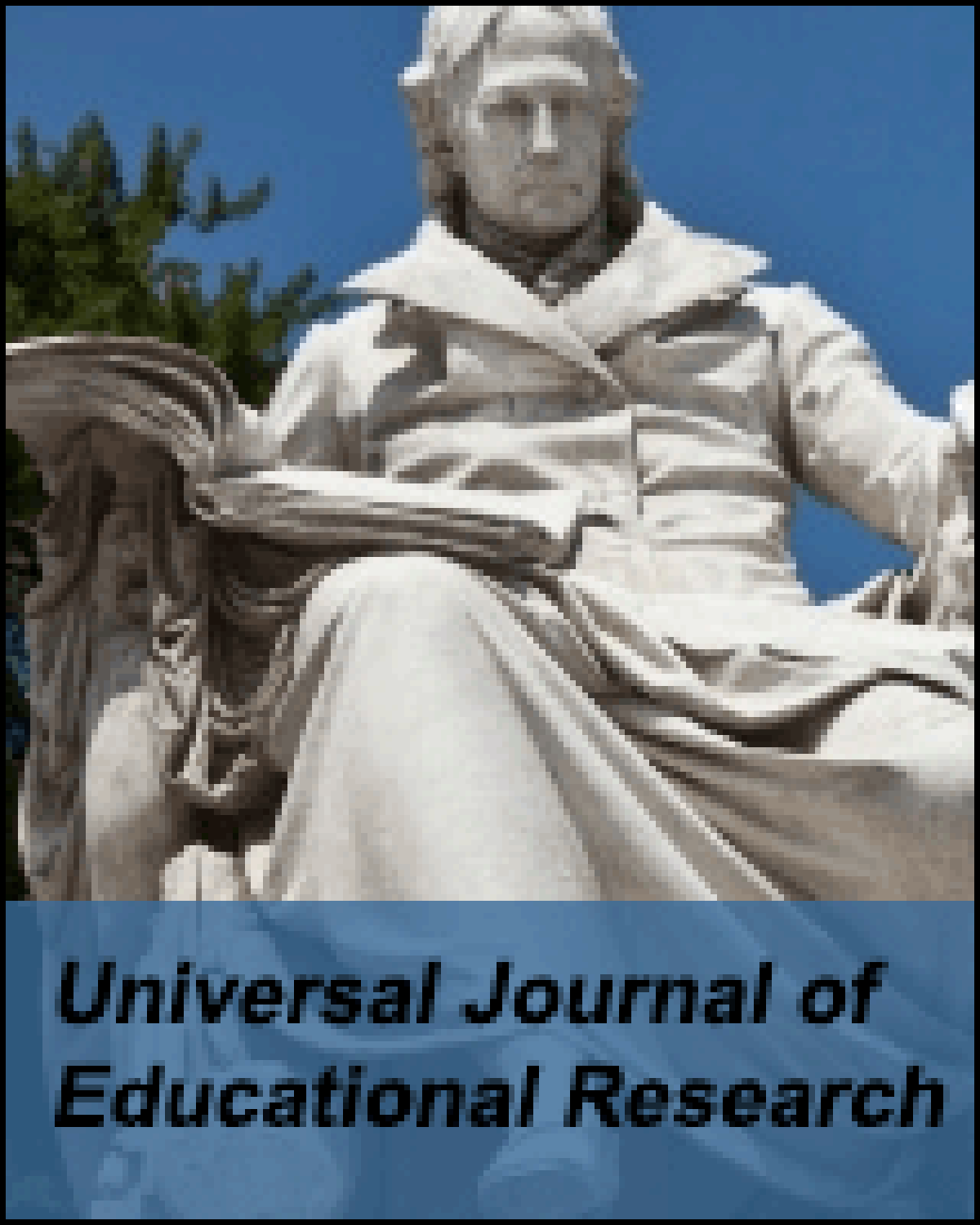

**[Home](http://www.hrpub.org/index.php) [Browse Journals](http://www.hrpub.org/journals/index.php) [Resources](http://www.hrpub.org/resources.php) [Online Submission](http://www.hrpub.org/submission.php) [Books](http://www.hrpub.org/books/index.php) [About Us](http://www.hrpub.org/about.php) [Contact Us](http://www.hrpub.org/contact.php)**

**Universal Journal of Educational Research** 

### **Universal Journal of Educational Research**

Universal Journal of Educational Research is an international peer-reviewed journal that publishes original and high-quality research papers in all areas of education. As an important academic exchange platform, scientists and researchers can know the most up-to-date academic trends and seek valuable primary sources for reference.

# ISSN: 2332-3205 (Print)

ISSN: 2332-3213 (Online)

Contact Us: ujer.editor@hrpub.org or editor@hrpub.org Website: [http://www.hrpub.org/journals/jour\\_info.php?id=95](http://www.hrpub.org/journals/jour_info.php?id=95)

### **Archive**

| <b>Volume 8 2020</b> |                     |                     |                     |                    |                    |
|----------------------|---------------------|---------------------|---------------------|--------------------|--------------------|
| <b>Vol.8 No.1</b>    | Vol.8 No.1A         | <b>Vol.8 No.2</b>   | <b>Vol.8 No.3</b>   | Vol.8 No.3A        | Vol.8 No.3B        |
| Vol.8 No.3C          | Vol.8 No.3D         |                     |                     |                    |                    |
| <b>Volume 7 2019</b> |                     |                     |                     |                    |                    |
| <b>Vol.7 No.1</b>    | <b>Vol.7 No.2</b>   | <b>Vol.7 No.3</b>   | Vol.7 No.3A         | <b>Vol.7 No.4</b>  | Vol.7 No.4A        |
| <b>Vol.7 No.5</b>    | Vol.7 No.5A         | <b>Vol.7 No.6</b>   | Vol.7 No.7          | <b>Vol.7 No.8</b>  | Vol.7 No.9         |
| Vol.7 No.9A          | <b>Vol.7 No.10</b>  | <b>Vol.7 No.10A</b> | <b>Vol.7 No.10B</b> | <b>Vol.7 No.11</b> | <b>Vol.7 No.12</b> |
| <b>Vol.7 No.12A</b>  |                     |                     |                     |                    |                    |
| <b>Volume 6 2018</b> |                     |                     |                     |                    |                    |
| <b>Vol.6 No.1</b>    | <b>Vol.6 No.2</b>   | <b>Vol.6 No.3</b>   | <b>Vol.6 No.4</b>   | <b>Vol.6 No.5</b>  | <b>Vol.6 No.6</b>  |
| <b>Vol.6 No.7</b>    | <b>Vol.6 No.8</b>   | <b>Vol.6 No.9</b>   | <b>Vol.6 No.10</b>  | <b>Vol.6 No.11</b> | <b>Vol.6 No.12</b> |
| <b>Volume 5 2017</b> |                     |                     |                     |                    |                    |
| <b>Vol.5 No.1</b>    | <b>Vol.5 No.2</b>   | <b>Vol.5 No.3</b>   | <b>Vol.5 No.4</b>   | <b>Vol.5 No.5</b>  | <b>Vol.5 No.6</b>  |
| <b>Vol.5 No.7</b>    | <b>Vol.5 No.8</b>   | <b>Vol.5 No.9</b>   | <b>Vol.5 No.10</b>  | <b>Vol.5 No.11</b> | <b>Vol.5 No.12</b> |
| <b>Vol.5 No.12A</b>  | <b>Vol.5 No.12B</b> |                     |                     |                    |                    |
| <b>Volume 4 2016</b> |                     |                     |                     |                    |                    |
| <b>Vol.4 No.1</b>    | <b>Vol.4 No.2</b>   | <b>Vol.4 No.3</b>   | <b>Vol.4 No.4</b>   | <b>Vol.4 No.5</b>  | <b>Vol.4 No.6</b>  |
| <b>Vol.4 No.7</b>    | <b>Vol.4 No.8</b>   | <b>Vol.4 No.9</b>   | <b>Vol.4 No.10</b>  | <b>Vol.4 No.11</b> | <b>Vol.4 No.12</b> |
| <b>Vol.4 No.12A</b>  |                     |                     |                     |                    |                    |
| <b>Volume 3 2015</b> |                     |                     |                     |                    |                    |
| <b>Vol.3 No.1</b>    | <b>Vol.3 No.2</b>   | <b>Vol.3 No.3</b>   | <b>Vol.3 No.4</b>   | <b>Vol.3 No.5</b>  | <b>Vol.3 No.6</b>  |
| <b>Vol.3 No.7</b>    | <b>Vol.3 No.8</b>   | <b>Vol.3 No.9</b>   | <b>Vol.3 No.10</b>  | <b>Vol.3 No.11</b> | <b>Vol.3 No.12</b> |
| <b>Volume 2 2014</b> |                     |                     |                     |                    |                    |
| <b>Vol.2 No.1</b>    | <b>Vol.2 No.2</b>   | <b>Vol.2 No.3</b>   | <b>Vol.2 No.4</b>   | <b>Vol.2 No.5</b>  | <b>Vol.2 No.6</b>  |
| <b>Vol.2 No.7</b>    | <b>Vol.2 No.8</b>   | <b>Vol.2 No.9</b>   |                     |                    |                    |
| Volume 1             | 2013                |                     |                     |                    |                    |
| <b>Vol.1 No.1</b>    | <b>Vol.1 No.2</b>   | <b>Vol.1 No.3</b>   | <b>Vol.1 No.4</b>   |                    |                    |

## **Vol 8(Mar, 2020) No 3A**

**Organizational Stress Indicators and Influence on Academic Performance in Private Universities among Academic Personnel**

Midya Yousefi, Rohini Devi, Ahmad Shuib [\[Abstract\]](http://www.hrpub.org/journals/article_info.php?aid=8944) [Full Text] [\[Full Article - PDF\]](http://www.hrpub.org/download/20200229/UJERA1-19591125.pdf) pp. 1 - 5 DOI: 10.13189/ujer.2020.081401



# Journals Information

### **[Aims & Scope](http://www.hrpub.org/journals/jour_info.php?id=95)**

| <b>Indexing</b>                           |
|-------------------------------------------|
| <b>Editorial Board</b>                    |
| <b>Reviewers</b>                          |
| <b>Guidelines</b>                         |
| <b>Submit Manuscript</b>                  |
| <b>Archive</b>                            |
| <b>Article Processing Charges</b>         |
| <b>Call for Papers</b>                    |
| <b>Publication Ethics and Malpractice</b> |
| <b>Statement</b>                          |
|                                           |
| <b>Copyright</b>                          |
| <b>FAQs</b>                               |

**[Special Issues Guidelines](http://www.hrpub.org/journals/joursp_guidelines.php?id=95)**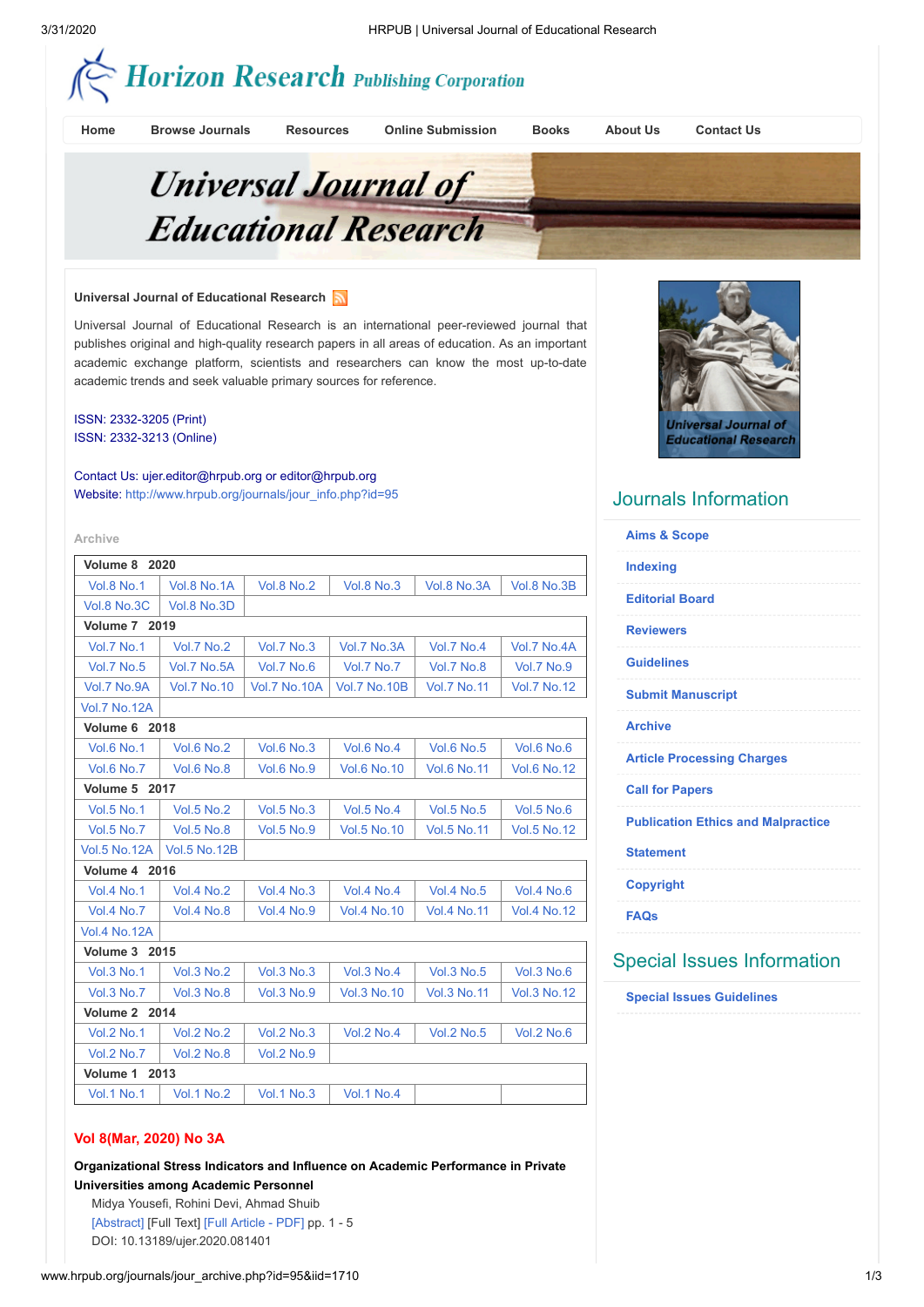| 3/31/2020                                                                                                                                                                                                                                                                                                       | HRPUB   Universal Journal of Educational Research                                      |
|-----------------------------------------------------------------------------------------------------------------------------------------------------------------------------------------------------------------------------------------------------------------------------------------------------------------|----------------------------------------------------------------------------------------|
| Development of Digital Instruction as a Guide in Wushu Training<br>Rusmono, Jarudin, Prajka Ibnu Khuzaimah<br>[Abstract] [Full Text] [Full Article - PDF] pp. 6 - 11                                                                                                                                            |                                                                                        |
| DOI: 10.13189/ujer.2020.081402                                                                                                                                                                                                                                                                                  |                                                                                        |
| Discovering Digital Technology Training Challenges for Future-Ready Educator: A<br><b>Preliminary Study from Trainer Perspective</b>                                                                                                                                                                            |                                                                                        |
| Farah Zeehan, Rose Alinda Alias, Zaidatun Tasir<br>[Abstract] [Full Text] [Full Article - PDF] pp. 12 - 23<br>DOI: 10.13189/ujer.2020.081403                                                                                                                                                                    |                                                                                        |
| How to Develop Blended Learning Educational Evaluation Courses Islamic Religious<br><b>Education Study Program</b><br>Ismail Marzuki, Zulfiati Syahrial, Rusmono<br>[Abstract] [Full Text] [Full Article - PDF] pp. 24 - 34                                                                                     |                                                                                        |
| DOI: 10.13189/ujer.2020.081404                                                                                                                                                                                                                                                                                  |                                                                                        |
| Testing the Validity and Reliability of Metaseller Tutoring Module for the Purpose of<br><b>Mathematics Learning Intervention</b><br>Mohamad Ariffin Abu Bakar, Norulhuda Ismail<br>[Abstract] [Full Text] [Full Article - PDF] pp. 35 - 41                                                                     |                                                                                        |
| DOI: 10.13189/ujer.2020.081405                                                                                                                                                                                                                                                                                  |                                                                                        |
| The Influence of Instructional Models and Learning Styles on the Ability to Read to<br><b>Understand</b>                                                                                                                                                                                                        |                                                                                        |
| Maimunah, Nurdin Ibrahim, Suyitno Muslim, Jarudin<br>[Abstract] [Full Text] [Full Article - PDF] pp. 42 - 47<br>DOI: 10.13189/ujer.2020.081406                                                                                                                                                                  |                                                                                        |
| Appraisal of the Relevance of Polytechnic Higher National Diploma Building<br>Technology Curriculum for Effective Occupational Skills Acquisition in Nigeria<br>Musa Ali Jogana, Talatu Musa Garba, Nasiru Mukhtar<br>[Abstract] [Full Text] [Full Article - PDF] pp. 48 - 59<br>DOI: 10.13189/ujer.2020.081407 |                                                                                        |
| Developing Lean Manufacturing Based Learning Model to Improve Work Skills of                                                                                                                                                                                                                                    |                                                                                        |
| <b>Vocational Students</b><br>[Abstract] [Full Text] [Full Article - PDF] pp. 60 - 64<br>DOI: 10.13189/ujer.2020.081408                                                                                                                                                                                         | Suryo Hartanto, Zaenal Arifin, Sri Langgeng Ratnasari, Rizky Ema Wulansari, Asrul Huda |
| The Relationship between Students, Attitudes toward Lecturer Teaching Methods and                                                                                                                                                                                                                               | Learning Environment with Achievement Motivation (Descriptive Study of Management      |
| <b>Students of STIE Dharma Agung)</b><br>Yeni Susilowati                                                                                                                                                                                                                                                        |                                                                                        |
| [Abstract] [Full Text] [Full Article - PDF] pp. 65 - 71<br>DOI: 10.13189/ujer.2020.081409                                                                                                                                                                                                                       |                                                                                        |
| Relationship of Emotional Intelligence and Academic Performance among Medical                                                                                                                                                                                                                                   |                                                                                        |
| <b>Students: Systematic Review</b><br>Ivan Rolland Karkada, Urban John Arnold D'souza, Zainal Arifin bin Mustapha<br>[Abstract] [Full Text] [Full Article - PDF] pp. 72 - 79<br>DOI: 10.13189/ujer.2020.081410                                                                                                  |                                                                                        |
|                                                                                                                                                                                                                                                                                                                 | Correlation on Students Commitment and Satisfaction in Sekolah Tinggi Ilmu Ekonomi     |
| Galileo Batam Indonesia<br>Hazriyanto, Amir Daus, Badaruddin Ibrahim                                                                                                                                                                                                                                            |                                                                                        |
| [Abstract] [Full Text] [Full Article - PDF] pp. 80 - 84<br>DOI: 10.13189/ujer.2020.081411                                                                                                                                                                                                                       |                                                                                        |
| The Influence of High Academic Achievers' Social Media Usage and Types of Social                                                                                                                                                                                                                                |                                                                                        |
| Media Content on Students' Learning: A Conceptual Framework<br>Norlaile Salleh Hudin, Noraine Salleh Hudin, Nor Azah Abdul Aziz                                                                                                                                                                                 |                                                                                        |
| [Abstract] [Full Text] [Full Article - PDF] pp. 85 - 90                                                                                                                                                                                                                                                         |                                                                                        |
| DOI: 10.13189/ujer.2020.081412                                                                                                                                                                                                                                                                                  |                                                                                        |

[Home](http://www.hrpub.org/index.php) | [Journals](http://www.hrpub.org/journals/journal_subject.php) | [Resources](http://www.hrpub.org/resources.php) | [Online Submission](http://www.hrpub.org/submission.php) | [Books](http://www.hrpub.org//books/bookinfo.php) | [About Us](http://www.hrpub.org/about.php) | [Contact Us](http://www.hrpub.org/contact.php) Copyright © 2013-2020 Horizon Research Publishing. All rights reserved.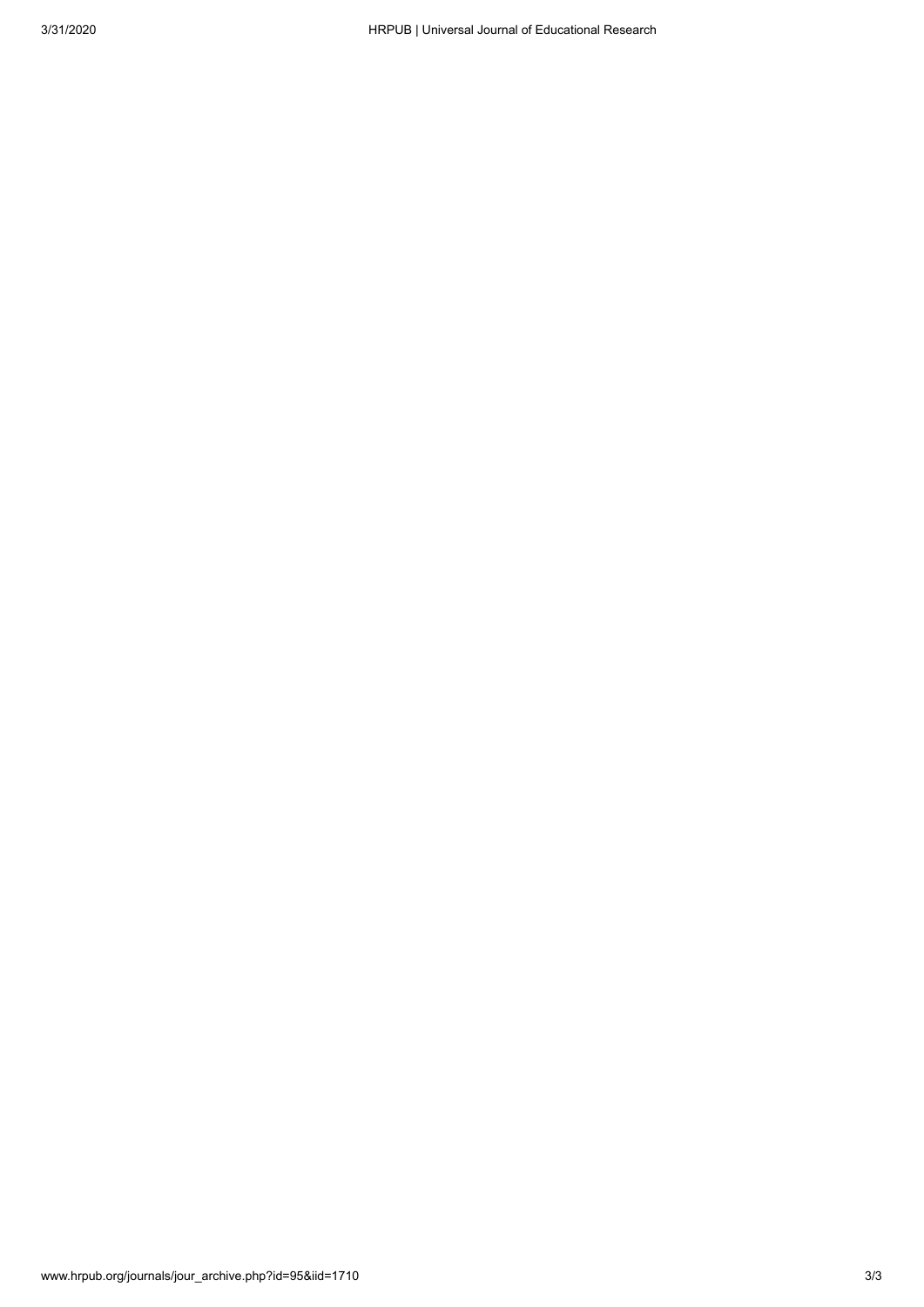

|  | ۹ |  |
|--|---|--|

**[Home](http://www.hrpub.org/index.php) [Browse Journals](http://www.hrpub.org/journals/index.php) [Resources](http://www.hrpub.org/resources.php) [Online Submission](http://www.hrpub.org/submission.php) [Books](http://www.hrpub.org/books/index.php) [About Us](http://www.hrpub.org/about.php) [Contact Us](http://www.hrpub.org/contact.php)**

# **Universal Journal of Educational Research**

### **Universal Journal of Educational Research**

Universal Journal of Educational Research is an international peer-reviewed journal that publishes original and high-quality research papers in all areas of education. As an important academic exchange platform, scientists and researchers can know the most up-to-date academic trends and seek valuable primary sources for reference.

### ISSN: 2332-3205 (Print) ISSN: 2332-3213 (Online)

Contact Us: ujer.editor@hrpub.org or editor@hrpub.org Website: [http://www.hrpub.org/journals/jour\\_info.php?id=95](http://www.hrpub.org/journals/jour_info.php?id=95)

**Editorial Board**

### **Editor-in-Chief**

**Prof. Sara Nosari** University of Turin, Italy

### **Editorial Board**

**Prof. Osman Cekic** Department of Educational Sciences, Canakkale Onsekiz Mart University, Turkey

**Prof. Tzu-Hua Wang** Department of Education, National HsinChu University of Education, Taiwan

**Prof. Einar M. Skaalvik** Norwegian University of Science and Technology, Norway

**Prof. Fatma Nevra Seggie** Bogazici University, Turkey

**Prof. Jose Hernandez-Carrion** Department of Applied Economics, University of Valencia, Spain

**Prof. Maria Veiga-Branco** Polytechnic Institute of Brqganco, Portugal

**Prof. Joana Fernandes** Polytechnic Institute of Bragança, Portugal

**Prof. Tarasenkova Nina Anatolyevna** Bohdan Khmelnitsky National University at Cherkassy, Ukraine

**Prof. Azizuddin Khan** Indian Institute of Technology Bombay, India

**Prof. Yazali Josephine** National University of Educational Planning and Administration, India

**Prof. P.K. Sahoo** University of Allahabad, India

**Prof. Zubair Haider** Department of Educational Training, Islamia University of Bahawalpur, Pakistan



# Journals Information

**[Aims & Scope](http://www.hrpub.org/journals/jour_info.php?id=95)**

**[Indexing](http://www.hrpub.org/journals/jour_index.php?id=95)**

**[Editorial Board](http://www.hrpub.org/journals/jour_editorialboard.php?id=95)**

**[Reviewers](http://www.hrpub.org/journals/jour_reviewers.php?id=95)**

**[Guidelines](http://www.hrpub.org/journals/jour_guidelines.php?id=95)**

**[Submit Manuscript](http://www.hrpub.org/journals/jour_submitmanuscript.php?id=95)**

**[Archive](http://www.hrpub.org/journals/jour_archive.php?id=95)**

**[Article Processing Charges](http://www.hrpub.org/journals/jour_charge.php?id=95)**

**[Call for Papers](http://www.hrpub.org/journals/jour_callforpaper.php?id=95)**

**[Publication Ethics and Malpractice](http://www.hrpub.org/journals/jour_ethicsstate.php?id=95)**

**Statement**

**[Copyright](http://www.hrpub.org/journals/jour_copyright.php?id=95)**

**[FAQs](http://www.hrpub.org/journals/jour_faq.php?id=95)**

# Special Issues Information

**[Special Issues Guidelines](http://www.hrpub.org/journals/joursp_guidelines.php?id=95)**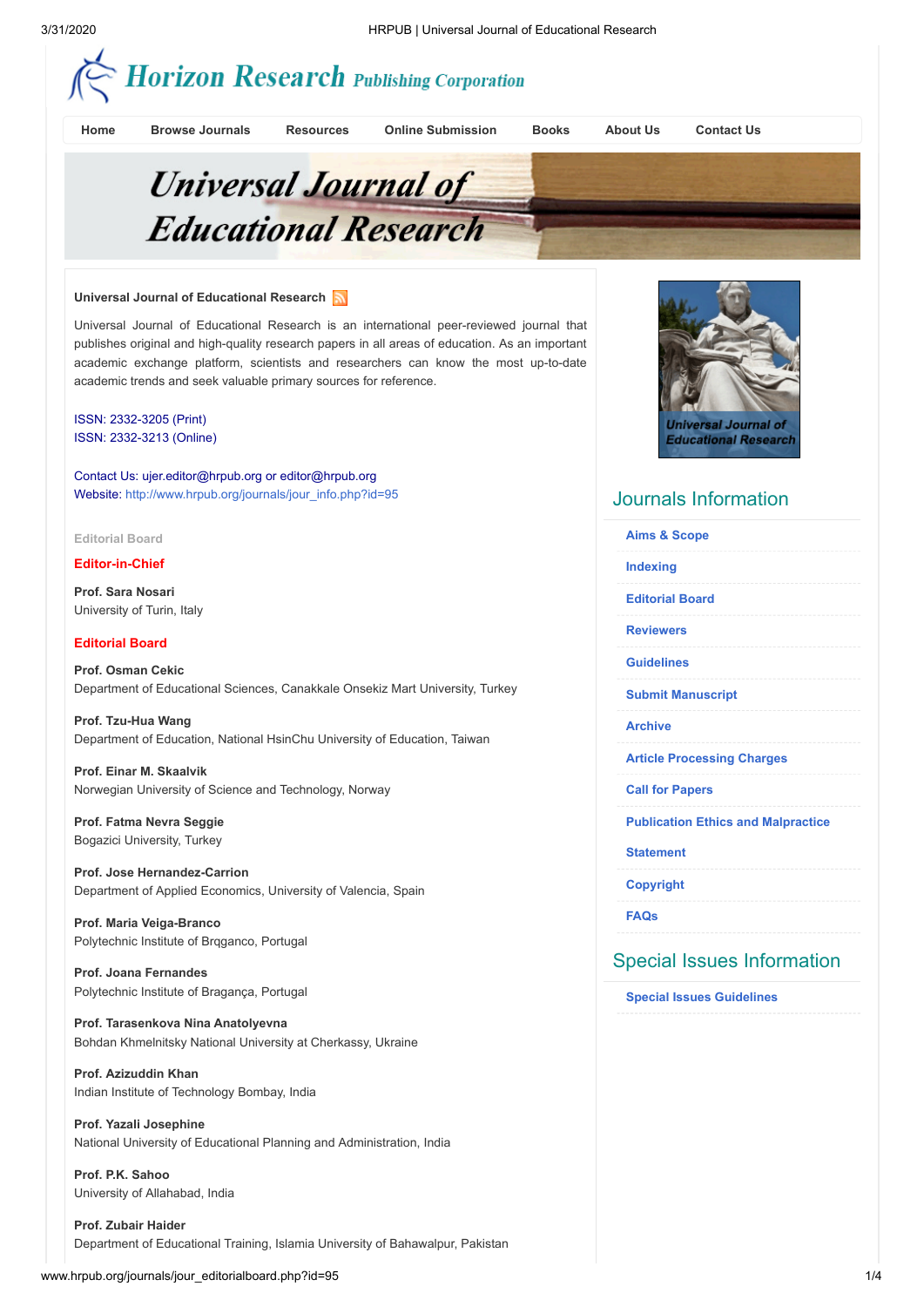| ∠∪⊻                                                                                                                                                                      | HRPUB   Universal Journal of Educational |
|--------------------------------------------------------------------------------------------------------------------------------------------------------------------------|------------------------------------------|
| <b>Prof. Chhavi Lal</b><br>Dayalbagh Educational Institute, India                                                                                                        |                                          |
| <b>Prof. Md Momtazur Rahman</b><br>Department of Languages, College of Arts and Sciences, International University of Business<br>Agriculture and Technology, Bangladesh |                                          |
| Prof. Rajeev Bairathi<br>Rajasthan College of Agriculture, Maharana Pratap University of Agriculture and Technology,<br>India                                            |                                          |
| Prof. Birhanu Moges Alemu<br>School of Educational Science and Technology of Teachers Education, Adama Science and<br>Technology University, Ethiopia                    |                                          |
| Prof. Ashiquddin Maruf<br>Department of Law, Northern University, Bangladesh                                                                                             |                                          |
| Prof. Aziz Ur Rehman Saifee<br>Mohammad Ali Jinnah University, Karachi, Pakistan                                                                                         |                                          |
| <b>Prof. Savita Srivastava</b><br>Department of Foundation of Education, Dayalbagh Educational Institute, India                                                          |                                          |
| Prof. Mohammad Reza Yousefzadeh<br>Department of Humanities, Buali Sina University, Iran                                                                                 |                                          |
| Prof. Subbian Rajalakshmi<br>Department of Home Science Extension Education, Institute for Home Science and Higher<br>Education for Women, India                         |                                          |
| Prof. Shu-Chin Su<br>Department of English, Aletheia University, Taiwan                                                                                                  |                                          |
| Prof. Marina De Rossi<br>Department of Philosophy, Sociology, Education and Applied Psychology (FISPPA),<br>University of Padua, Italy                                   |                                          |
| Prof. Kathy Peckham-hardin<br>Department of Special Education, California State University, USA                                                                          |                                          |
| Prof. Jacques Abraham<br>Institute of Sciences, Technologies and Advanced Studies of Haiti (ISTEAH), Haiti                                                               |                                          |
| Prof. Indra Odina<br>Faculty of Education, Psychology and Art, University of Latvia, Latvia                                                                              |                                          |
| Prof. Guilherme S. Marcom<br>São Paulo State Department of Education, Brazil                                                                                             |                                          |
| Dr. Janaina Minelli De Oliveira<br>Faculty of Educational Sciences and Psychology, Rovira i Virgili University, Spain                                                    |                                          |
| Dr. Francisco Javier Ramos<br>Department of Teaching, University of Castilla-La Mancha, Spain                                                                            |                                          |
| Dr. Hala Al-Yamani<br>Faculty of Education, Bethlehem University, Palestine                                                                                              |                                          |
| Dr. Serafina Manuela Pastore<br>Department of Education, Psychology, Communication, University of Bari Aldo Moro, Italy                                                  |                                          |
| Dr. Rebeca Soler Costa<br>Faculty of Education, University of Zaragoza, Spain                                                                                            |                                          |
| Dr. Darren Pullen<br>Faculty of Education, University of Tasmania, Australia                                                                                             |                                          |

**Dr. Muhammad Javed** Islamia University of Bahawalpur, Pakistan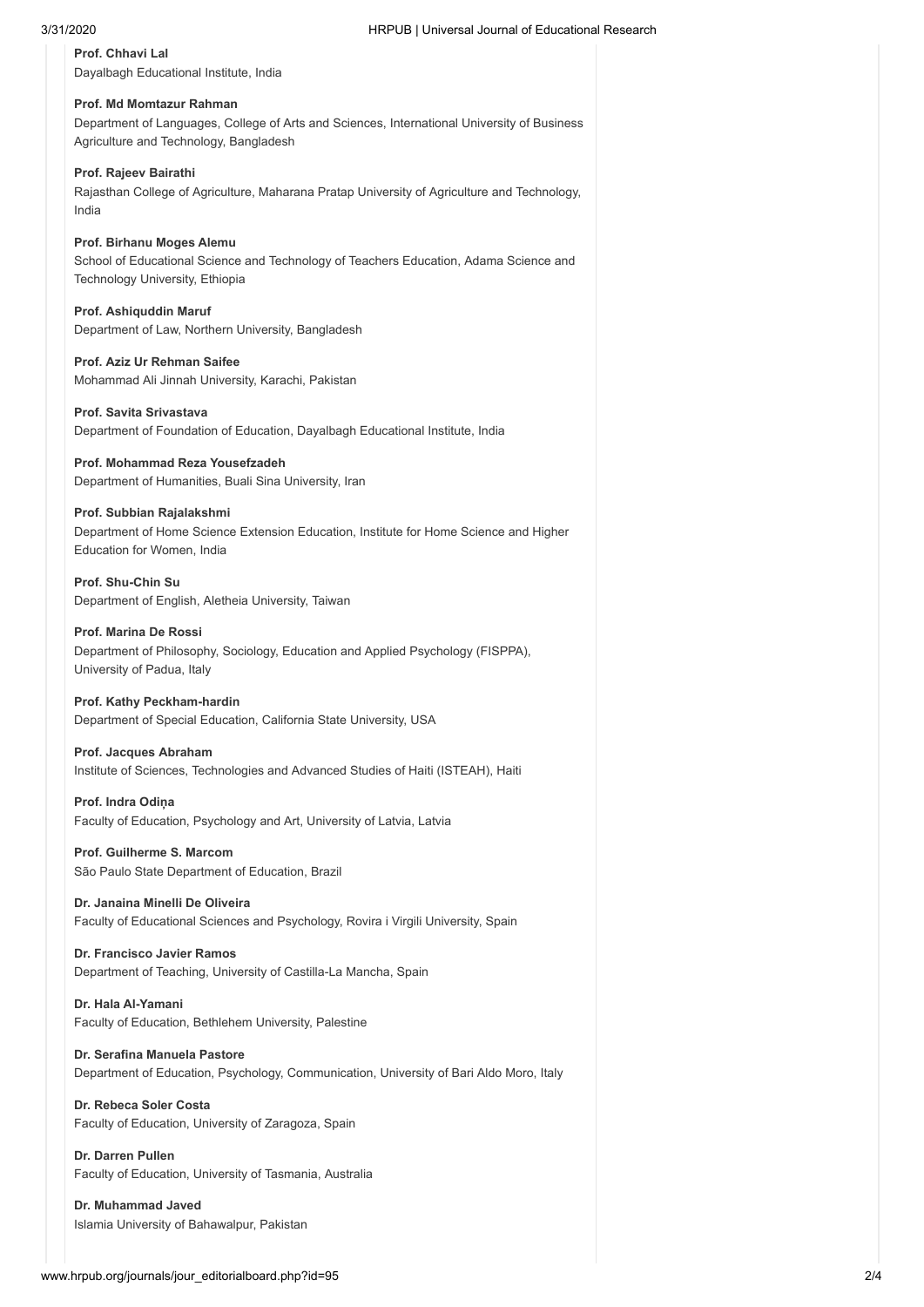| Dr. Laura Clarke<br><b>Ball State University, USA</b>                                                                                           |
|-------------------------------------------------------------------------------------------------------------------------------------------------|
| Dr. Sister Corby A Coperthwaite<br>Board of Regents, Connecticut State Colleges and Universities, USA                                           |
| Dr. Elena Makarova<br>Taganrog Institute of Management and Economics, Russia                                                                    |
| Dr. Monika Floyd<br>University of Potsdam, Germany                                                                                              |
| Dr. Ndileleni Paulinah Mudzielwana<br>University of Venda, South Africa                                                                         |
| Dr. Oktavian Mantiri<br>Graduate Studies Program, Asia-Pacific International University, Thailand                                               |
| Dr. David Newlyn<br>University of Western Sydney, Australia                                                                                     |
| Dr. Elzbieta Gajek<br>Institute of Applied Linguistics, University of Warsaw, Poland                                                            |
| Dr. Beata Stachowiak<br>Political Studies and International Relations Faculty, Nicolaus Copernicus University, Poland                           |
| Dr. Cheng Sim Quah<br>Institute Aminuddin Baki, National Institute of Educational Management and Leadership,<br>Ministry of Education, Malaysia |
| Dr. Maria Elisa Maiolo<br>Department of Psychological Sciences, Humanities and Territory, University of Chieti, Italy                           |
| Dr. Taekhil Jeong<br>Indiana University Kokomo, USA                                                                                             |
| Dr. Jan Chromy<br>Faculty of Education, University of Hradec Kralove, Czech                                                                     |
| Dr. Fatima Rehan Dar<br>Department of Education, Shaheed Zulfiqar Ali Bhutto Institute of Science and Technology<br>(SZABIST), Pakistan         |
| Dr. Bradley Young<br>Zayed University, United Arab Emirates                                                                                     |
| Dr. Abdulaziz Ayoub<br><b>DHOFAR University, Oman</b>                                                                                           |
| Dr. Amit Kumar<br>College of Education, Rewari, Haryana, India                                                                                  |
| Dr. Cephas Agbemenu<br>Kenyatta University, Kenya                                                                                               |
| Dr. Abdulhameed Kayode Agboola<br>Federal University of Technology, Nigeria                                                                     |
| Dr. Kiran Lata Dangwal<br>Department of Education, University of Lucknow, India                                                                 |
| Dr. Sajna Jaleel<br>School of Pedagogical Sciences, Mahatma Gandhi University, India                                                            |

**Dr. Sarat Rout** Department of Education, Ravenshaw University, India

**Dr. Arvind Sharma** Dr. Shakuntala Misra University, India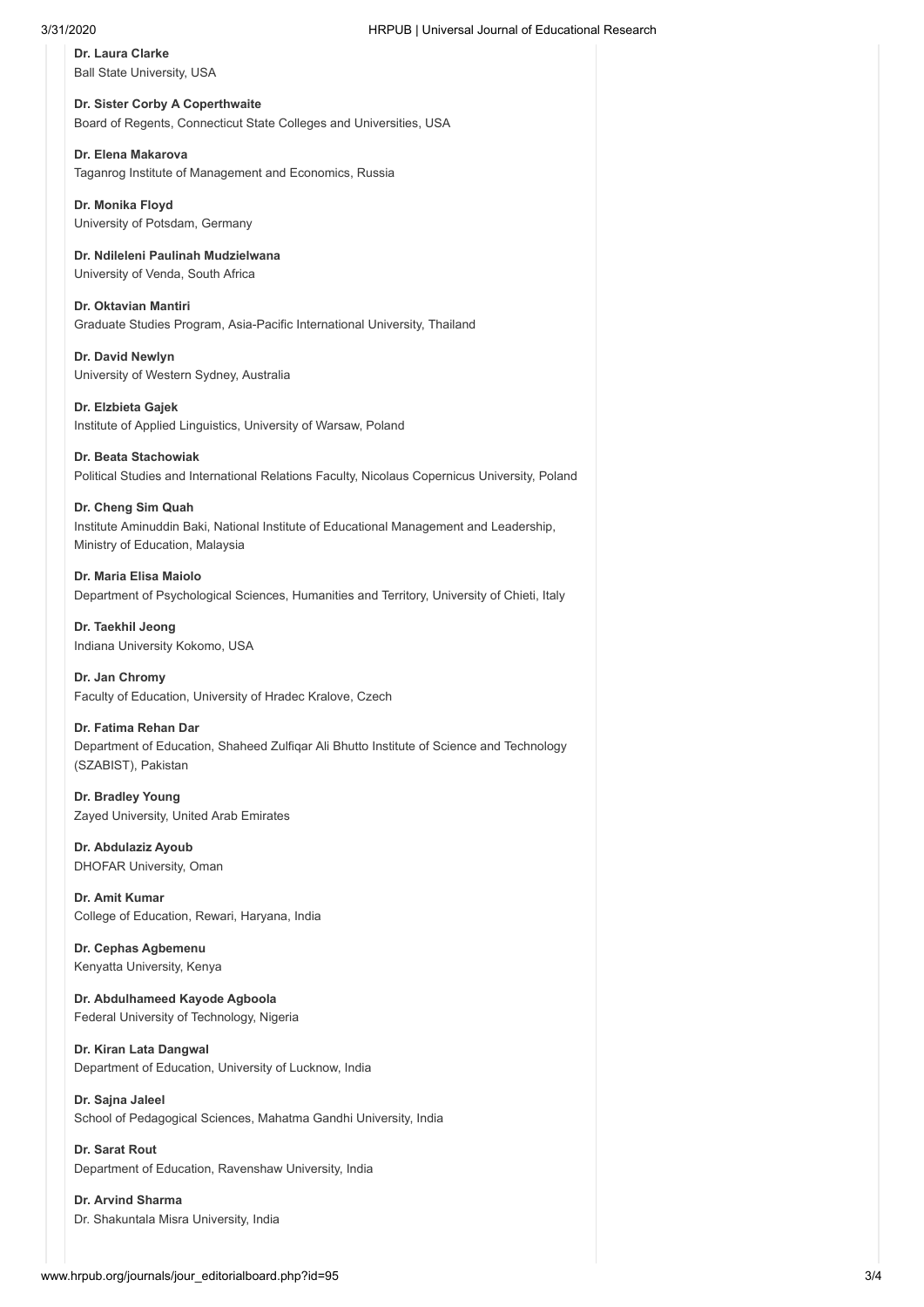| Dr. Sonali Bhandari<br>Shiv Nadar University, India                                                                                                |
|----------------------------------------------------------------------------------------------------------------------------------------------------|
| Dr. Rashmi Singh<br>Mahatama Gandhi Kashi Vidyapith University, India                                                                              |
| Dr. Evanson Muriithi<br>University of Nairobi, Kenya                                                                                               |
| Dr. R.Subasree Vanamali<br>Rajiv Gandhi National Institute of Youth Development, India                                                             |
| Dr. Sarita Sahni<br>University of Jodhpur, India                                                                                                   |
| Dr. Boniface Ngaruiya<br>School of Education, University of Nairobi, Kenya                                                                         |
| Dr. Deepa Vinay<br>Department of Family Resource Management, College of Home Science, India                                                        |
| Dr. Holly Tower<br>Division of Education, Lewis-Clark State College, USA                                                                           |
| Dr. Manik Lal Roy<br>Vivekananda Institute of Hill Agriculture, Indian Council of Agricultural Research, India                                     |
| Dr. Jahitha Begum<br>Department of Education, Gandhigram Rural Institute, India                                                                    |
| Dr. Nile Stanley<br>College of Education and Human Services, University of North Florida, USA                                                      |
| Dr. Siba Charan Subudhi<br>Department of Education, North-Eastern Hill University, India                                                           |
| Dr. Daniel Ndhlovu<br>Department of Educational Psychology, Sociology, and Special Education, School of<br>Education, University of Zambia, Zambia |
| Dr. Noble Corey<br>Department of Curriculum, Instruction, and Media Technology, Bayh College of Education,<br>Indiana State University, USA        |
| Dr. Yodida Bhutia<br>Department of Education, North-Eastern Hill University, India                                                                 |
| Dr. Megha Uplane<br>Department of Education and Extension, University of Pune, India                                                               |
| Dr. Florence Abuyeka Miima<br>Department of Educational Communication and Technology, Kenyatta University, Kenya                                   |
| Dr. shailendra kumar Verma<br>Department of Education, Mahatma Gandhi Kashi Vidyapith University, India                                            |
| Dr. Claudiu Bunaiasu<br>Department of Communication, Journalism and Education Sciences, Faculty of Letters,<br>University of Craiova, Romania      |
| <b>Dr. Sorina CHIRCU</b><br>Teacher Training & Social Sciences Department, Politehnica University of Bucharest,<br>Romania                         |
| Dr. Emanuela Guarcello<br>Department of Philosophy and Educational Sciences, University of Turin, Italy                                            |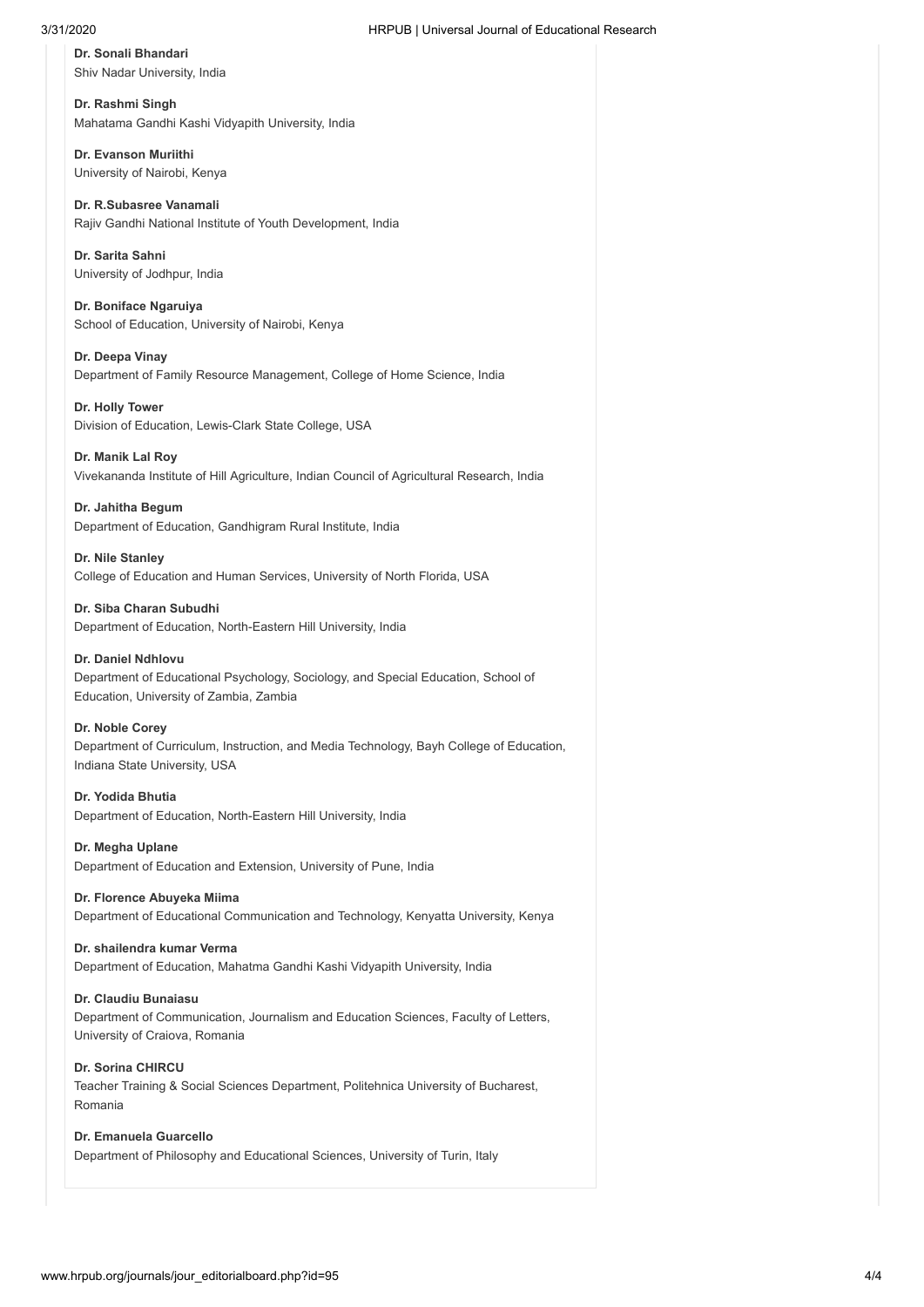# **Developing Lean Manufacturing Based Learning Model to Improve Work Skills of Vocational Students**

**Suryo Hartanto1,\*, Zaenal Arifin<sup>2</sup> , Sri Langgeng Ratnasari<sup>3</sup> , Rizky Ema Wulansari<sup>4</sup> , Asrul Huda<sup>4</sup>**

<sup>1</sup>Faculty of Teacher and Training, Universitas Riau Kepulauan, Indonesia Faculty of Engineering, Universitas Riau Kepulauan, Indonesia Faculty of Economics, Universitas Riau Kepulauan, Indonesia Faculty of Engineering, Universitas Negeri Padang, Indonesia

*Received October 24, 2019; Revised January 21, 2020; Accepted February 25, 2020*

Copyright©2020 by authors, all rights reserved. Authors agree that this article remains permanently open access under the terms of the Creative Commons Attribution License 4.0 International License

**Abstract** The low absorption of the workforce in the vocational high school graduates indicates their lack of expertise and competency. It urges to improve their work skills to meet the demand of work. This research aims at developing a Lean-based learning model to enhance the work skills of vocational high school students. This research categorized as development research uses the modified Borg and Gall method. The Lean-based learning model was tested through three stages, namely its validity, effectiveness and practicality. Respondents of the research are vocational high school students, vocational high school teachers and industry practitioners in Indonesia. The model was validated by some experts and FGD results. The effectiveness of the model was tested by an experimental with a posttest only control group design. The population of the experiment was students of the Vocational High School who were doing an industrial experience in some industries, which followed a work shadowing strategy, the sample is chosen by random sampling; data were collected to develop a performance test. Two questionnaires were used to evaluate the practicability of the model according to the perceptions of the teachers and students of the Vocational High School. Based on the research, the developed learning model can be categorized as "good" in case of its validity, effectiveness, and practicality. It means that the lean-based learning model is valid, effective and practical. The conclusion of research is that lean learning model is one of the alternatives to improve work skills competency among vocational high school students to fulfill the industrial demand.

**Keywords** Work Skills, Lean-based Learning Model, Vocational High School

# **1. Introduction**

The low competency among vocational high students indicates that the learning process has not comprehensively met the aspects of work skills and it makes the graduates lack expertise. Basically, the learning process must be directly integrated with the work process to facilitate the students with a real experience of work setting,(Lubis, 2010)(Palmer, 2007)(Hartanto, 2017). The students' competency skills can be enhanced through the appropriate learning strategies to equip them with knowledge, attitudes, skills and work values which are needed in the real work environment, (Habanabakize & Pardjono, 2018), (Hartanto et al., 2019). The role of vocational high schools is to prepare individuals to achieve competency skills, sustain individual lives, face the world of work, and develop careers in the future, (Calhoun, Calfrey.C;Finch, 1982), (Hartanto et al., 2019). Therefore, it must produce graduates who are ready to work, smart, competitive and have a strong character as professional workers.

The inadequate competency of vocational graduates can be seen from the labor absorption within the national scale (Indonesia) in which only 10.87% of vocational graduates. It is lower than other education levels, such as a public high school with 20.52%, 18.16% for junior high school and dominated by elementary level graduates with 42.23% based on Indonesian Statistical Database, BPS. 2107. This gap must be solved immediately by enhancing the competency among vocational students in order to meet the industrial standard. Therefore, this study aims at developing lean-based learning models referring to industrial needs. In this model, the learning process is integrated with the world of work to present a bridge connecting the school education and the professional work in order to provide real work experience among students. The learning system that integrates the world of work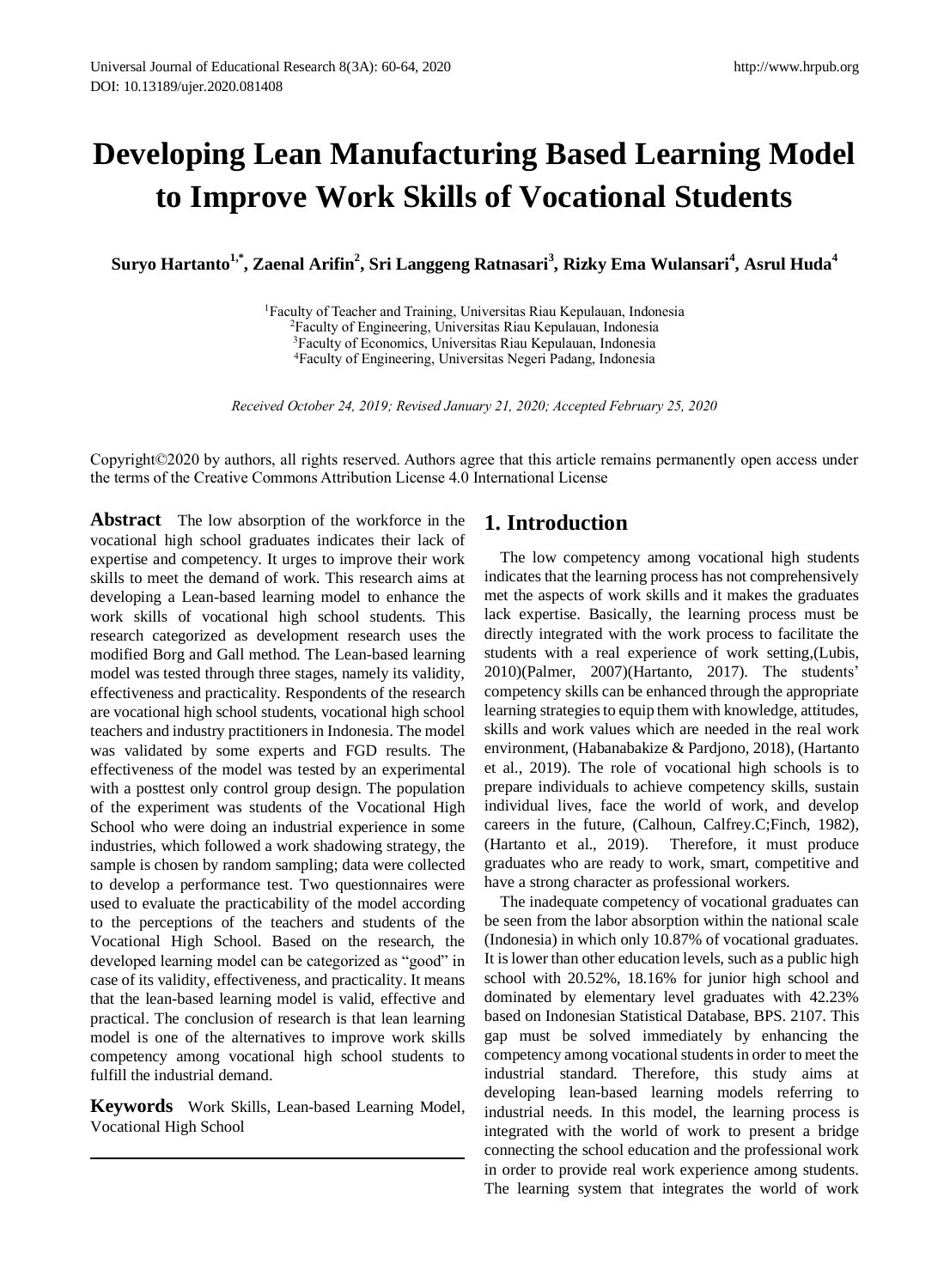provides enormous benefits in the development of vocational competence, (Blum, 2008), (Sousa, 2001), (Estriyanto, 2017). The world of work integration is a form of the environment role to transform the students' competency to achieve sustainable development.

# **2. Literature Review**

Work skills are abilities that are needed by individuals in the workplace including hard skills and soft skills. The hard skills in vocational education must be possessed by students to achieve their competencies. It is related to technical procedures and fixed rules that can be learned through the instructional process to gain the intellectual abilities in facing the rapid advancement of information and environment as well as to support the skills development according to the needs of industry and the world of work, (Coates, 2006), (Hartanto, 2017), (Pritchard, 2013). The improvement of hard skills must be supported by soft skills to be all-around workers. The soft skills are abilities possessed by individuals that cannot be seen but it has a big role in social and community life to support their careers and jobs. This ability is also required by companies or the world of work, (Hartanto, 2017), (Majid, Liming, Tong, & Raihana, 2002), (Robles, 2012). The adequate soft skills will be beneficial for each individual as to how to communicate, listen, make dialogue, provide feedback, work in a team and solve problems, (Chaturvedi, Yadav, & Bajpai, 2011), (Hartanto & Fordiana, 2018). The soft skills have a significant impact on hard skills and play a crucial role for students in entering the work setting because it makes them more flexible and have positive thinking to fulfill the industrial expectations in global competition (Mangala Ethaiya Rani, 2010). It means that the work skills must be owned to answer the challenges of the future work in the industry that will eliminate the low-skilled labors since the job description require skills as well as high expertise in the fields of reading, calculation, communication, and problem-solving.

The vocational education must have the transformational principle in accordance with the needs of society and technology. This is one means to prepare students to face work, so this kind of education must be oriented to the future requirement. The vocational education should be able to train the students to socialize with appropriate attitudes within the world of work, adjust to the employment behavior, have an effective transition to enter the job market, possess specific skills and knowledge towards the working setting,(Furham, 2005).

To prepare students to face the world of work, it should be supported with the right learning process by integrating learning with work or industry. One of the appropriate principles is the application of lean systems. Lean manufacturing is a system used in companies and production processes to achieve maximum profits in case of its effectiveness and productivity through continuous development, (Dillon, 1985) (Fagerlind .S, Gustavsson, .K, .J, & Ekberg, 2015), (Hartanto et al., 2019). Lean is a continuous effort to eliminate waste and increase value-added products for customers, (Sundar, Balaji, & Satheesh Kumar, 2014), (Fagerlind .S et al., 2015). It is called lean because the process must be run using less material, less investment, less inventory, less space and, fewer people (Wilson, 2010). The implementation of lean manufacturing is outlined in five steps by thoroughly analyzing an entire process including value identification, value streams identification, value stream flow creation, pull system application and excellence orientation (Sundar et al., 2014), (Feld, 2001). Meanwhile, the learning model is a plan that is used to form a curriculum or long-term learning plan, design learning materials, and guide the classroom learning process (Joyce, Bruce.R; Weil.M, 2009), (Syahmaidi.E, Hidayat.H, & Hartanto.S.at.al, 2019). The lean-based learning model provides a solution to realize work skills development among vocational high school students. School learning must be integrated with the world of work to be able to develop knowledge, skills and attitudes in accordance with the objectives of vocational education. Since intelligence and creativity are not genetically determined, and both can be modified by the environment and school (Rukun, 2015), (Sousa, 2001). The effectiveness of vocational education will be achieved if the learning is done with similar condition as the actual work setting (Hartanto et al., 2019), (Lubis, 2010), (Estriyanto, 2017).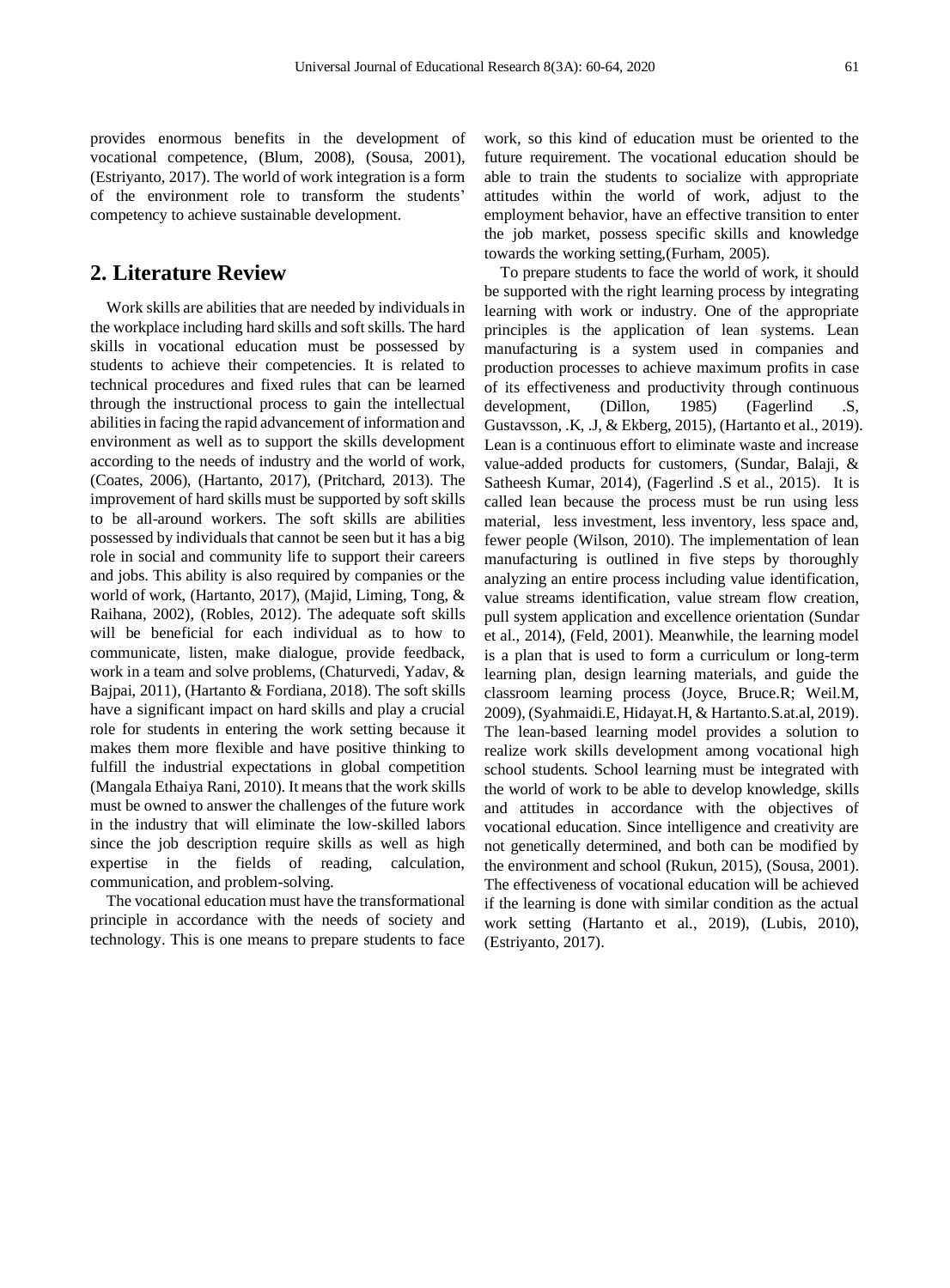

**Figure 1**. Learning Models Design

# **3. Methodology**

This research is a research development  $(R & D)$  using the modified design of Borg and Gall. It included four steps, i.e. 1) analyzing the product to be developed, 2) developing the initial product, 3) expert validation and revision, 4) field trials and products finalization. The outcomes of this research are the lean-based learning models that were tested in case of its validity, effectiveness, and practicality.

The research product had been through the tests of validity, effectiveness, and practicality. The validity test used content validity with the questionnaire completed by 5 selected experts based on the relevant expertise. The results of the validity test were presented descriptively. The effectiveness test of the learning model was done with experimental study with the populations and the samples were the eleventh-grade students of mechanical engineering from the vocational high school in Kepulauan Riau. The sample was selected through the random cluster sampling technique, i.e. the students who were carrying out industrial practices or internship with work shadowing strategies. The practicality tests were measured by analyzing the student learning outcomes after the action process.

# **4. Results and Findings**

### **4.1. The Validity Test Model**

Based on the results of the study, the Lean-based

learning model has been tested its content validity based on 5 experts assessment. The model validity test referred to 3 assessment aspects, namely: 1) the supporting theory, 2) the structure of the learning model and 3) the learning outcomes. Those three aspects were described in the following items: a) the adequacy and accuracy of the theories to arrange the learning needs and the learning model development, b) the concepts and teaching processes with the relevant learning strategies and techniques as the foundation of the learning models, c) the adequacy and accuracy of the relevant theories related to learning strategies to support the learning model, d) the background of the model development, e) the objectives of the model development, f) the model description, g) the reaction principles of the learning, h) the media system in learning, i). the supporting systems in learning, j) the use of learning approach, k) the learning steps, l). the assessment technique, m). the evaluation of assessment results, n) the proposed competency, o). the proposed learning outcomes. Based on the analysis results, the Lean-based learning models can be included in the «valid» category.

### **4.2. The Effectiveness Test Model**

The effectiveness of the learning model was measured based on the learning outcomes among the vocational high school students at the end of industrial practices. They implemented the internship using the work shadowing strategy. The assessment results showed that the minimum completeness criteria were 60% with the individual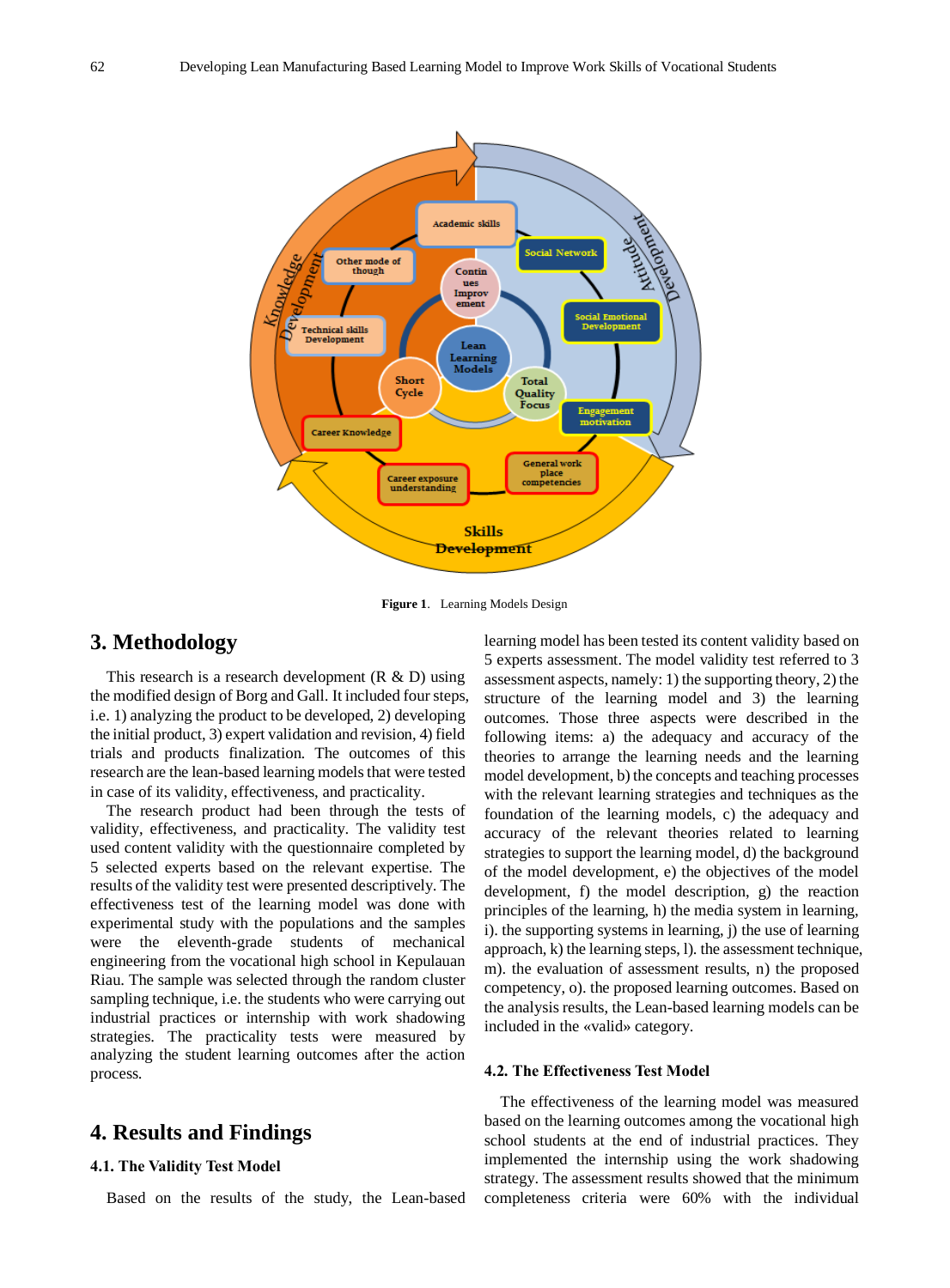completeness of 75. This assessment was carried out based on the average scores from both the teachers and the industrial instructors as the field supervisors. Referring to the students' learning outcomes, there were 80% of them who passed the completeness criteria with the category of «Good».

### **4.3. The Practicality Test Model**

The practicality tests were done to the respondents consisting of the teachers who taught in mechanical engineering majors, the industrial instructors and the students who had applied the lean principles for their learning process in the industry. The practicality results were presented in the form of percentages. Based on the research, it was obtained that the teacher responses were 86%, the instructors were 80% and the students were 84% respectively. It means the results of the practicality test can be considered as «Good».

The appropriate learning models will greatly influence the success of the teaching process. It includes the series of steps or often called "phases" to help the students to achieve the specific learning goals (Eggen.P;D.Kauchak, 2012)(Hartanto, 2017). The Lean-based learning model provides real experience by directly connecting the learning process with the experts of the working field in the Mechanical Engineering Department. This model can be called Work Integrated Learning (WIL), i.e. the educational activities that integrate academic learning of a discipline with its practical application in the workplace. This model is able to provide students with real work experience and present a bridge connecting the students' academic and the professional world of work. The leanbased learning model provides students with the opportunity to combine skills and theory of learning in school with direct application in the world of work (Estriyanto, 2017), (Robinson, 2010). The good learning experience will support students' competency and this is in line with the basic concept of vocational education. Moreover, this learning model becomes an effort to prepare and enhance students' ability to have work skills as vocational learning is a type of education to prepare students to work. Students must learn knowledge, skills, attitudes and do work in accordance with the rules and the real conditions of the world of work, afterwards the learning strategy must be directed according to the needs of the world of work, (Melo, 2013), (Hartanto et al., 2019).

# **5. Conclusions**

Based on the research results, it can be concluded that the Lean-based learning model is considered valid, effective and practical to improve the work skills among vocational high school students ; as a result of the research this learning model is feasible to be implemented in

vocational schools. Applying this model is very important because it is a way to integrate school learning with the world of professional work. This learning model makes vocational students get real work experience. Learning systems that integrate the world of work provide exceptional benefits in the development of vocational student work skills competencies.

## **Acknowledgements**

This research was supported by the Ministry of Research, Technology and Higher Education of the Republic of Indonesia through the letter of decree No. 7/E/KPT/2019. Our gratitude also goes to Universitas Riau Kepulauan.

# **REFERENCES**

- [1] Blum, N. (2008). Environmental education in Costa Rica: Building a framework for sustainable development? *International Journal of Educational Development*, *28*(3), 348–358. https://doi.org/10.1016/j.ijedudev.2007.05.008
- [2] Calhoun, Calfrey.C;Finch, A. V. (1982). *Vocational Education Concept and Operation* (2nd ed.). California: Wadsworth Publishing Company.
- [3] Chaturvedi, A., Yadav, A. K., & Bajpai, S. (2011). Communicative Approach to Soft & Hard Skills. *Vsrdjournals.Com*, *1*(1), 1–6. Retrieved from http://vsrdjournals.com/MBA/Issue/2011\_3\_March/1\_Ajir \_Chaturvedi\_Research\_Article\_Mar\_2011.pdf
- [4] Coates, D. E. (2006). *Hard skills vs soft skills .* 1–3.
- [5] Dillon, A. P. (1985). *A Revolution in Manufacturing : The SMED System. Translated*. Norwalk: Productivity Press.
- [6] Eggen.P;D.Kauchak. (2012). *Strategi dan Model Pembelajaran* (6th ed.; S. Wahono, ed.). Jakarta.
- [7] Estriyanto, Y. at al. (2017). The missing productive vocational high school teacher competency standard in the Indonesian education system. *Journal of Technical Education and Training*, *9*(1), 26–44.
- [8] Fagerlind .S, A. C., Gustavsson, M., .K, N., .J, G., & Ekberg, K. (2015). Lean production tools and decision latitude enable conditions for innovative learning in organizations: A multilevel analysis. *Applied Ergonomics*, *47*, 285–291. https://doi.org/10.1016/j.apergo.2014.10.013
- [9] Feld, W. M. (2001). *Lean manufacturing : tools, techniques, and how to use them*. Washington, D.C: The St. Lucie Press/APICS Series on Resource Management.
- [10] Furham, A. (2005). *The Psychology of Behaviour at Work. the individual in the organization.* (2nd, ed.). New York: Psychology Press.
- [11] Habanabakize, T., & Pardjono. (2018). The Competence of Graduates in Machining Technology Vocational High Schools Based on National Practical Exam in Yogyakarta,